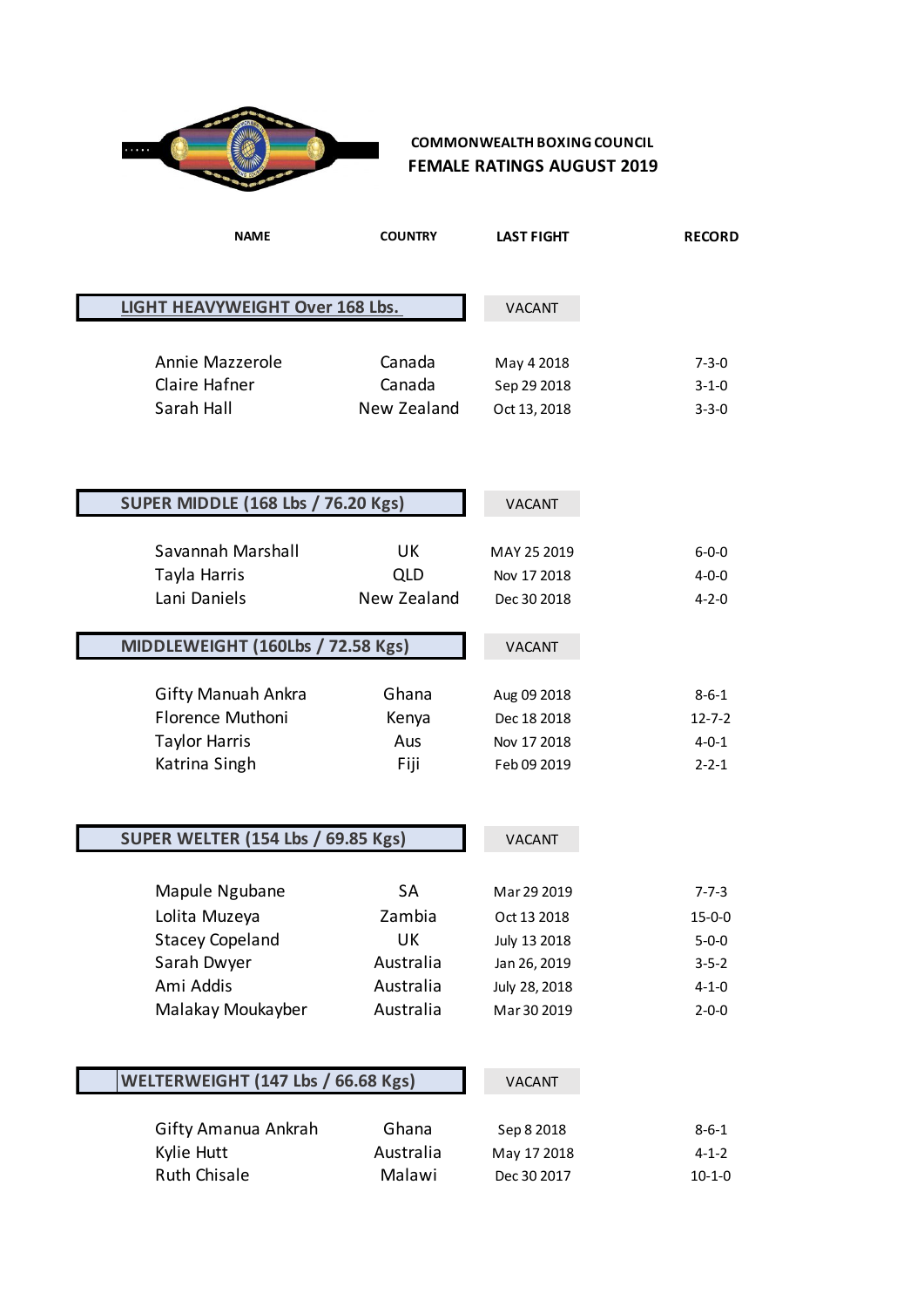# **SUPER LIGHTWEIGHT (140Lbs / 63.50 Kgs)** VACANT

### Scheduled: SARAH ACHIENG (13-2-0/ Kenya) vs REHEMA ABDALLA (8-0-1/ T

| Judy Waguthii       | Kenya        | June 08 2019  | $17-9-4$    |
|---------------------|--------------|---------------|-------------|
| Deanna Hobbs        | Australia    | June 7 2019   | $8 - 1 - 0$ |
| Nomadithini Ndyambo | South Africa | March 29 2019 | $7 - 4 - 1$ |
| Everline Odero      | Kenya        | Dec 01 2018   | $10-9-2$    |
| Joice Awino         | Kenya        | Marc 23 2019  | $7 - 8 - 1$ |
| Jessica Camara      | Canada       | Jun 08 2019   | $6 - 1 - 0$ |
| Kandi Wyatt         | Canada       | March 24 2019 | $8 - 1 - 0$ |

L

# **LIGHTWEIGHT (135 Lbs / 61.23 Kgs) CHAMPION:ANISHA BASHEEL WON JUNE 15 2019**

| Chantelle Cameron | UK           | Jul 20 2019  | $11 - 0 - 0$ |
|-------------------|--------------|--------------|--------------|
| Kholosa Ndobayini | South Africa | May 17 2019  | $12 - 7 - 0$ |
| Sam 'SJ' Smith    | UK           | July 06 2019 | $9 - 3 - 0$  |
| Natasha Jonas     | UK           | Jul 12 2019  | $8 - 1 - 0$  |
| Rachel Loder      | Australia    | June 15 2019 | $4 - 0 - 0$  |

| SUPER FEATHERWEIGHT (130 Lbs / 58.97 Kgs) |              | <b>VACANT</b> |             |
|-------------------------------------------|--------------|---------------|-------------|
|                                           |              |               |             |
| Sarah Pucek                               | Canada       | April 21 2018 | $8 - 3 - 1$ |
| Nozipho Bell                              | South Africa | Jul 19 2019   | $9 - 3 - 1$ |
| <b>Baby Nansen</b>                        | New Zealand  | May 25 2019   | $8 - 4 - 1$ |
| Vanessa Bradford                          | Canada       | Mar 20 2019   | $5 - 1 - 2$ |

| FEATHERWEIGHT (126 Lbs / 57.15 Kgs) |              | <b>VACANT</b> |              |
|-------------------------------------|--------------|---------------|--------------|
| <b>Bukiwe Nonina</b>                | South Africa | Jan 18 2019   | $14 - 4 - 1$ |
| Asandiswa Nxokwana                  | South Africa | Oct 13 2018   | $6 - 3 - 2$  |
| Rachel Ball                         | UK.          | Mar 02 2019   | $4 - 1 - 0$  |
| Bianca Elmir                        | Australia    | Aug 31 2019   | $3 - 1 - 0$  |

# **SUPER BANTAMWEIGHT (122 Lbs / 55.34 Kgs)** VACANT

| Shannon O'Connell  | Australia    | Mar 30 2019  | 17-6-1       |
|--------------------|--------------|--------------|--------------|
| Catherine Phiri    | Zambia       | Mar 23 2019  | $16 - 4 - 0$ |
| Ntombogala Tolashe | South Africa | June 08 2018 | $4 - 0 - 0$  |
| Nurshahidah Roslie | Singapore    | June 29 2019 | $14 - 2 - 0$ |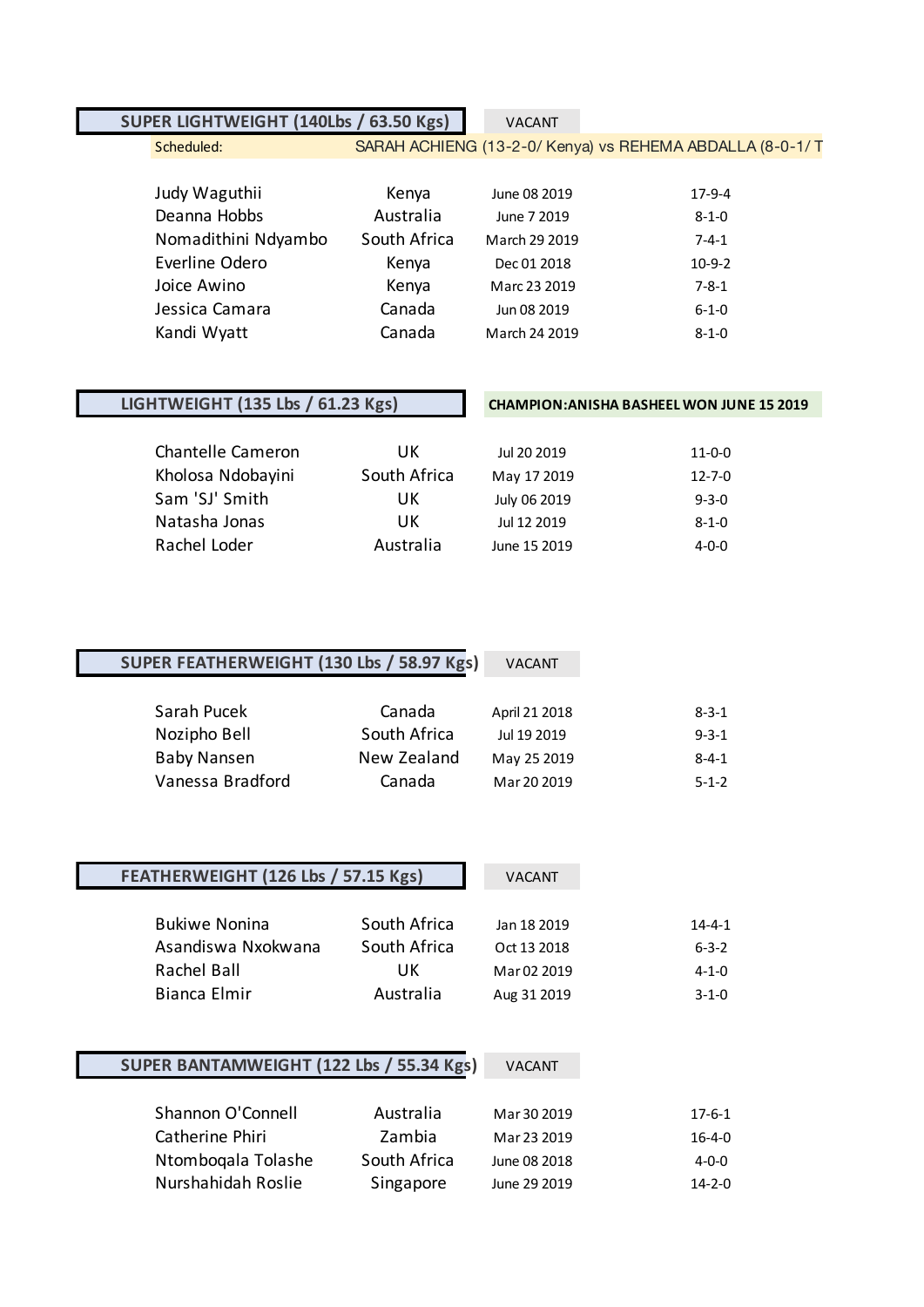| BANTAMWEIGHT (118 Lbs / 53.42 Kgs) |                                        | <b>CHAMPION: KRISTEN FRASER WON NOV 24 2018</b> |                |               |
|------------------------------------|----------------------------------------|-------------------------------------------------|----------------|---------------|
|                                    |                                        |                                                 |                |               |
|                                    | Helen Joseph                           | Nigeria                                         | June 29 2018   | $15 - 3 - 2$  |
|                                    | April Adams                            | Australia                                       | Jun 22 2019    | $11 - 2 - 1$  |
|                                    | Sharadene Fortuin                      | South Africa                                    | Dec 12 2018    | $11 - 1 - 1$  |
|                                    | Ellen Simwaka                          | Malawi                                          | Nov 24 2018    | $7 - 5 - 2$   |
|                                    | Cherneka Johnson                       | New Zealand                                     | Aug 09 2019    | $12 - 0 - 0$  |
|                                    | Matshidiso Mokebisi                    | South Africa                                    | July 26 2019   | $11 - 8 - 1$  |
|                                    | Lena Kasweka                           | Zambia                                          | May 25 2019    | $5 - 0 - 0$   |
|                                    |                                        |                                                 |                |               |
|                                    |                                        |                                                 |                |               |
|                                    | SUPER FLYWEIGHT (115 Lbs / 52.16 Kgs   |                                                 | <b>VACANT</b>  |               |
|                                    |                                        |                                                 |                |               |
|                                    | Simangele Hadebe                       | South Afrcia                                    | Feb 09 2019    | $5 - 3 - 2$   |
|                                    | Alisah McPhee                          | Canada                                          | Nov 23 2018    | $5 - 2 - 1 -$ |
|                                    |                                        |                                                 |                |               |
|                                    |                                        |                                                 |                |               |
|                                    | <b>FLYWEIGHT (112 Lbs / 50.80 Kgs)</b> |                                                 | <b>VACANT</b>  |               |
|                                    |                                        |                                                 |                |               |
|                                    | Simangele Hadebe                       | South Africa                                    | Feb 19 2019    | $5 - 3 - 2$   |
|                                    | Revai Madondo                          | Zimbabwe                                        | Oct 20 2018    | $2 - 2 - 1$   |
|                                    |                                        |                                                 |                |               |
|                                    |                                        |                                                 |                |               |
|                                    | LIGHT FLYWEIGHT (108 Lbs / 48.99 Kgs)  |                                                 | <b>VACANT</b>  |               |
|                                    |                                        |                                                 |                |               |
|                                    | Kim Clavel                             | Canada<br>South Africa                          | Jun 15 2019    | $9 - 0 - 0$   |
|                                    | Nozwelethu Mathontsi                   |                                                 | Dec 15 2018    | $9 - 1 - 0$   |
|                                    | Halima Vunjabei                        | Tanzania                                        | Feb 24 2019    | $7 - 5 - 1$   |
|                                    |                                        |                                                 |                |               |
|                                    | MINIMUM (105 LBS/47.63 Kgs)            |                                                 | <b>VACANT</b>  |               |
|                                    |                                        |                                                 |                |               |
|                                    | Denise Castle                          | <b>UK</b>                                       | Sep 22, 2018   | $2 - 2 - 0$   |
|                                    | Roma Yousaf                            | Pakistan                                        | April 12, 2019 | $3 - 0 - 0$   |
|                                    |                                        |                                                 |                |               |